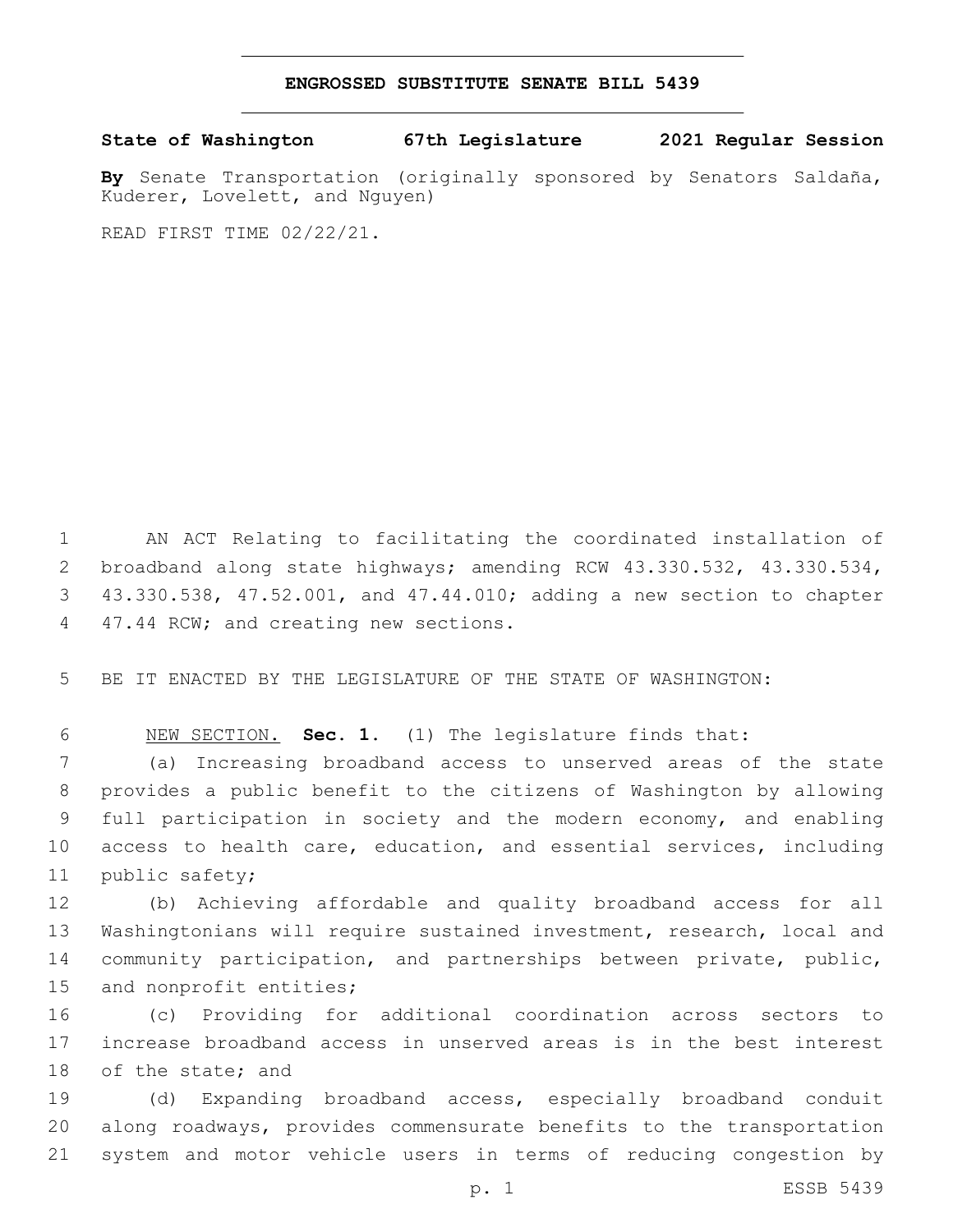allowing for more telework, and laying the foundation for a transportation system increasingly more reliant on autonomous vehicles.3

 (2) Therefore, the legislature intends to expand broadband access to unserved areas throughout the state by increasing broadband infrastructure coordination opportunities, including collaboration between the statewide broadband office and the department of transportation, proactively facilitating installation of infrastructure during state road construction projects and studying recommendations related to the department of transportation's role in 11 broadband service expansion efforts.

 **Sec. 2.** RCW 43.330.532 and 2019 c 365 s 3 are each amended to 13 read as follows:

 (1) The governor's statewide broadband office is established. The director of the office must be appointed by the governor. The office may employ staff necessary to carry out the office's duties as prescribed by chapter 365, Laws of 2019, subject to the availability of amounts appropriated for this specific purpose.

 (2) The purpose of the office is to encourage, foster, develop, and improve affordable, quality broadband within the state in order 21 to:

 (a) Drive job creation, promote innovation, improve economic vitality, and expand markets for Washington businesses;

 (b) Serve the ongoing and growing needs of Washington's education 25 systems, health care systems, public safety systems, transportation 26 systems, industries and business, governmental operations, and 27 citizens; and

 (c) Improve broadband accessibility for unserved communities and 29 populations.

 **Sec. 3.** RCW 43.330.534 and 2019 c 365 s 4 are each amended to 31 read as follows:

32 (1) The office has the power and duty to:

 (a) Serve as the central broadband planning body for the state of 34 Washington;

 (b) Coordinate with local governments, tribes, public and private entities, nonprofit organizations, and consumer-owned and investor-owned utilities to develop strategies and plans promoting deployment

p. 2 ESSB 5439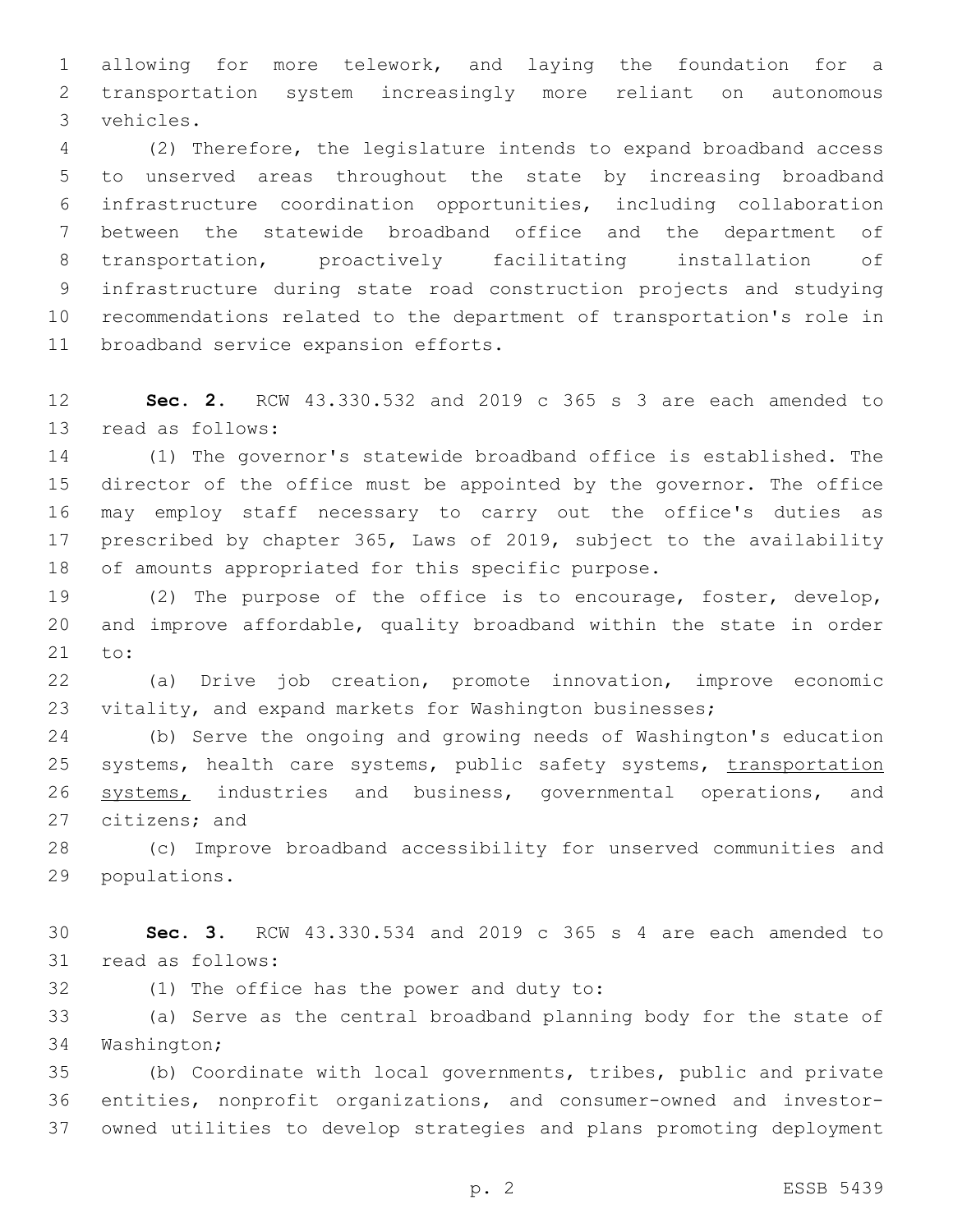of broadband infrastructure and greater broadband access, while 2 protecting proprietary information;

 (c) Review existing broadband initiatives, policies, and public 4 and private investments;

 (d) Develop, recommend, and implement a statewide plan to encourage cost-effective broadband access and to make recommendations for increased usage, particularly in rural and other unserved areas;

 (e) Update the state's broadband goals and definitions for broadband service in unserved areas as technology advances, except that the state's definition for broadband service may not be actual speeds less than twenty-five megabits per second download and three 12 megabits per second upload; and

 (f) Encourage public-private partnerships to increase deployment and adoption of broadband services and applications.

 (2) When developing plans or strategies for broadband deployment, 16 the office must consider:

 (a) Partnerships between communities, tribes, nonprofit organizations, local governments, consumer-owned and investor-owned 19 utilities, and public and private entities;

 (b) Funding opportunities that provide for the coordination of public, private, state, and federal funds for the purposes of making broadband infrastructure or broadband services available to rural and 23 unserved areas of the state;

 (c) Barriers to the deployment, adoption, and utilization of 25 broadband service, including affordability of service and project 26 coordination logistics; and

 (d) Requiring minimum broadband service of twenty-five megabits per second download and three megabits per second upload speed, that 29 is scalable to faster service.

 (3) The office may assist applicants for the grant and loan program created in RCW 43.155.160 with seeking federal funding or matching grants and other grant opportunities for deploying broadband 33 services.

 (4) The office may take all appropriate steps to seek and apply for federal funds for which the office is eligible, and other grants, and accept donations, and must deposit these funds in the statewide 37 broadband account created in RCW 43.155.165.

 (5) In carrying out its purpose, the office may collaborate with the utilities and transportation commission, the office of the chief information officer, the department of commerce, the community

p. 3 ESSB 5439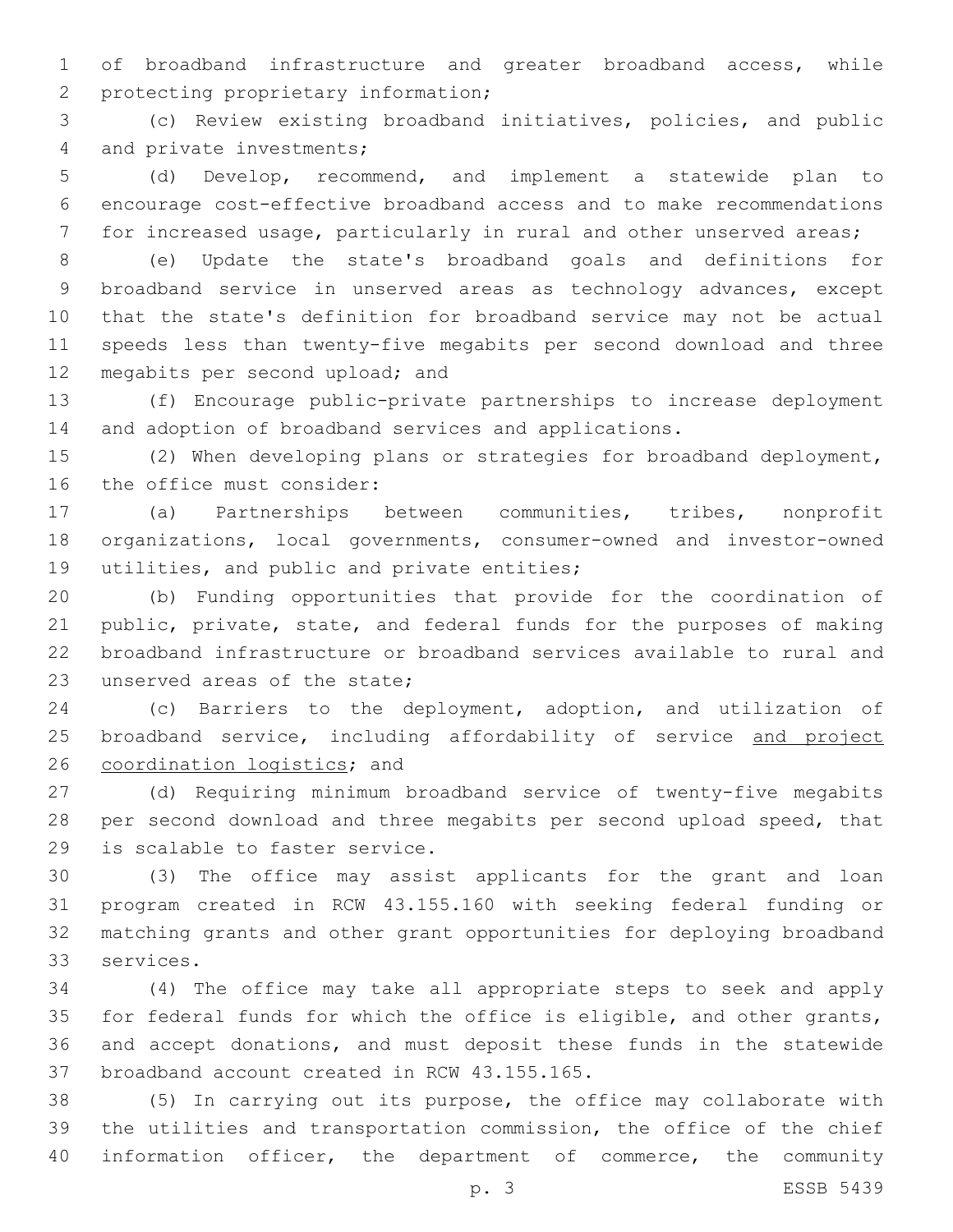1 economic revitalization board, the department of transportation, the public works board, the state librarian, and all other relevant state 3 agencies.

 **Sec. 4.** RCW 43.330.538 and 2019 c 365 s 6 are each amended to 5 read as follows:

 (1) Beginning January 1, 2021, and biennially thereafter, the office shall report to the legislative committees with jurisdiction over broadband policy and finance on the office's activities during 9 the previous two years.

10 (2) The report must, at a minimum, contain:

 (a) An analysis of the current availability and use of broadband, including average broadband speeds, within the state;

 (b) Information gathered from schools, libraries, hospitals, and 14 public safety facilities across the state, determining the actual 15 speed and capacity of broadband currently in use and the need, if any, for increases in speed and capacity to meet current or 17 anticipated needs;

 (c) An overview of incumbent broadband infrastructure within the 19 state;

 (d) A summary of the office's activities in coordinating broadband infrastructure development with the department of 22 transportation and the public works board, including a summary of 23 funds awarded under RCW 43.155.160;

 (e) Suggested policies, incentives, and legislation designed to 25 accelerate the achievement of the goals under RCW 43.330.536; and

(f) Any proposed legislative and policy initiatives.

 NEW SECTION. **Sec. 5.** A new section is added to chapter 47.44 28 RCW to read as follows:

 (1) The department is directed to adopt and maintain an agency policy that requires the department to proactively provide broadband facility owners with information about planned state highway projects to enable collaboration between broadband facility owners and the department to identify opportunities for the installation of broadband facilities during the appropriate phase of these projects 35 when such opportunities exist.

 (2) If no owners are ready or able to participate in coordination of the installation of broadband infrastructure concurrently with state highway projects, the department may enlist its contractors to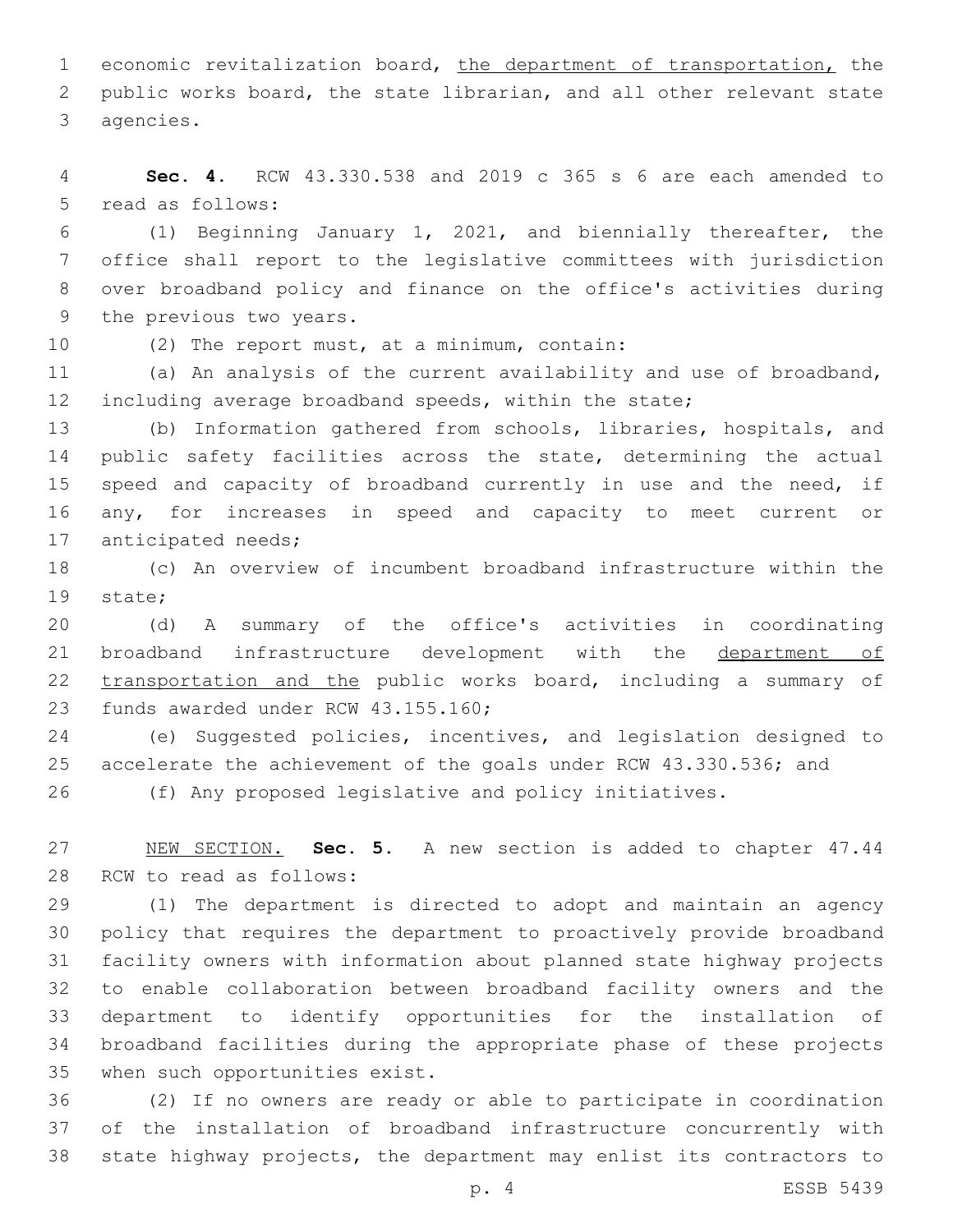install broadband conduit as part of road construction projects in order to directly benefit the transportation system and motor vehicle 3 users by:

 (a) Reducing future traffic impacts to the traveling public on 5 the roadway;

 (b) Supporting the vehicle miles traveled reduction and congestion management goals of the state by allowing for more 8 telework; or

 (c) Proactively preparing the transportation system for the widespread development and use of autonomous vehicles.

 (3) Broadband facility owners must first obtain a franchise granted by the department pursuant to RCW 47.44.010 and 47.44.020 before installing broadband facilities within the department's conduit. The costs for installation and maintenance of such broadband facilities shall be the responsibility of the broadband facility 16 owner.

17 (4) As used in this section:

 (a) "Broadband conduit" means a conduit used to support broadband 19 infrastructure, including fiber optic cables.

 (b) "Broadband infrastructure" has the same meaning as in RCW 21 43.330.530.

 **Sec. 6.** RCW 47.52.001 and 2004 c 131 s 1 are each amended to 23 read as follows:

 (1) Unrestricted access to and from public highways has resulted in congestion and peril for the traveler. It has caused undue slowing of all traffic in many areas. The investment of the public in highway facilities has been impaired and highway facilities costing vast sums of money will have to be relocated and reconstructed.

 (2) ((Personal wireless service)) Broadband, which includes a range of high-speed transmission technologies, including fiber optic lines and personal wireless service facilities, is a critical part of 32 the state's infrastructure. The rapid deployment of ((personal wireless service)) broadband facilities is critical to ensure public safety, network access, quality of service, and rural economic 35 development.

 (3) It is, therefore, the declared policy of this state to limit access to the highway facilities of this state in the interest of highway safety and for the preservation of the investment of the 39 public in such facilities, and to ((assure)) ensure that the use of

p. 5 ESSB 5439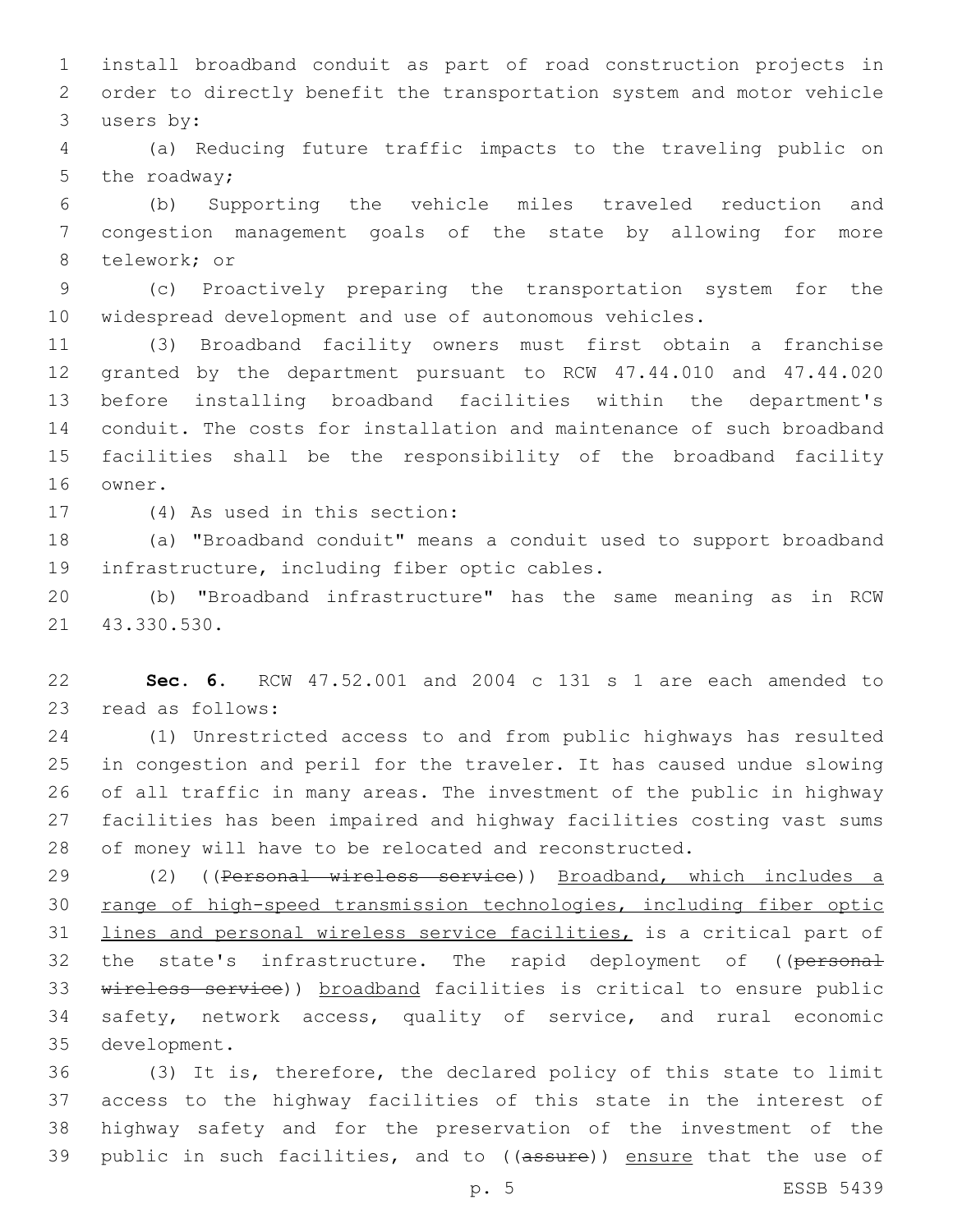rights-of-way of limited access facilities accommodate the deployment 2 of ((personal wireless service)) broadband facilities consistent with 3 these interests. In furtherance of this policy, the department is directed to adopt and maintain an agency policy that requires the department to proactively provide broadband facility owners with information about planned limited access highway projects to enable collaboration between broadband facility owners and the department to identify opportunities for the installation of broadband facilities 9 during the appropriate phase of these projects when such 10 opportunities exist. Coordination between the department and broadband facilities under this section must comply with applicable state and federal law including, but not limited to, chapter 47.44 RCW and RCW 47.04.045.

 NEW SECTION. **Sec. 7.** (1) Subject to the availability of amounts appropriated for this specific purpose in the omnibus transportation appropriations act, the joint transportation committee shall oversee a consultant study to recommend:

18 (a) An effective department of transportation strategy, and specific state highway corridors, that could be used to address missing fiber connections and inadequate broadband service in parts 21 of the state underserved by broadband facilities;

 (b) The most promising planning and financing tools that could be used by the department of transportation to provide the state with greater ability to install conduit in anticipation of future 25 broadband fiber occupancy by others;

 (c) Opportunities for mutually beneficial partnerships between the department of transportation and broadband service providers that could provide broadband services for transportation purposes such as intelligent transportation systems, cooperative automated transportation/autonomous vehicles, transportation demand management, 31 and highway maintenance activities; and

 (d) Strategies for the mitigation of potential safety, operations, and preservation impacts to transportation related to the recommendations made in (a) through (c) of this subsection.

 (2) The study must also include an examination of any state and federal laws and regulations that could prevent or limit the implementation of these recommendations, as well as recommendations for modifications to the applicable state laws and regulations.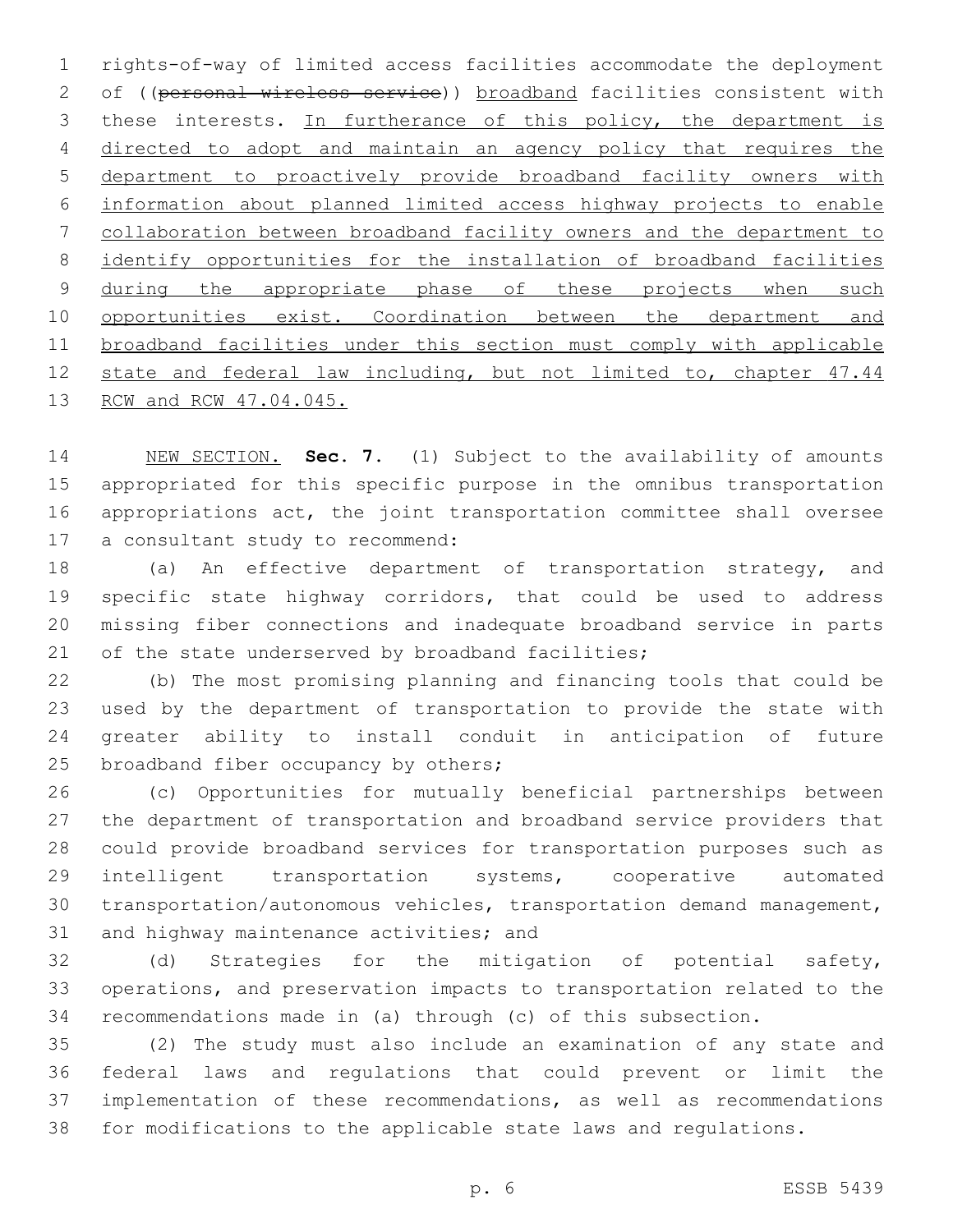(3) The joint transportation committee shall consult with the department of transportation, the Washington statewide broadband office, and other state agencies and local jurisdictions, as necessary, during development of the study's recommendations to ensure the relevance and applicability of the recommendations to the 6 state.

 **Sec. 8.** RCW 47.44.010 and 2001 c 201 s 5 are each amended to 8 read as follows:

 (1) The department of transportation may grant franchises to persons, associations, private or municipal corporations, the United 11 States government, or any agency thereof, to use any state highway for the construction and maintenance of water pipes, flume, gas, oil 13 or coal pipes, telephone, telegraph ((and)), fiber optic, electric 14 light and power lines and conduits, trams or railways, and any structures or facilities that are part of an urban public transportation system owned or operated by a municipal corporation, agency, or department of the state of Washington other than the department of transportation, and any other such facilities. In order to minimize the disruption to traffic and damage to the roadway, the department is encouraged to develop a joint trenching policy with other affected jurisdictions so that all permittees and franchisees requiring access to ground under the roadway may do so at one time.

 (2) All applications for the franchise must be made in writing 24 and subscribed by the applicant, and describe the state highway or portion thereof over which franchise is desired and the nature of the franchise. The application must also include the identification of all jurisdictions affected by the franchise and the names of other possible franchisees who should receive notice of the application for 29 a franchise.

 (3) The department of transportation shall adopt rules providing for a hearing or an opportunity for a hearing with reasonable public notice thereof with respect to any franchise application involving the construction and maintenance of utilities or other facilities within the highway right-of-way which the department determines may (a) during construction, significantly disrupt the flow of traffic or use of driveways or other facilities within the right-of-way, or (b)